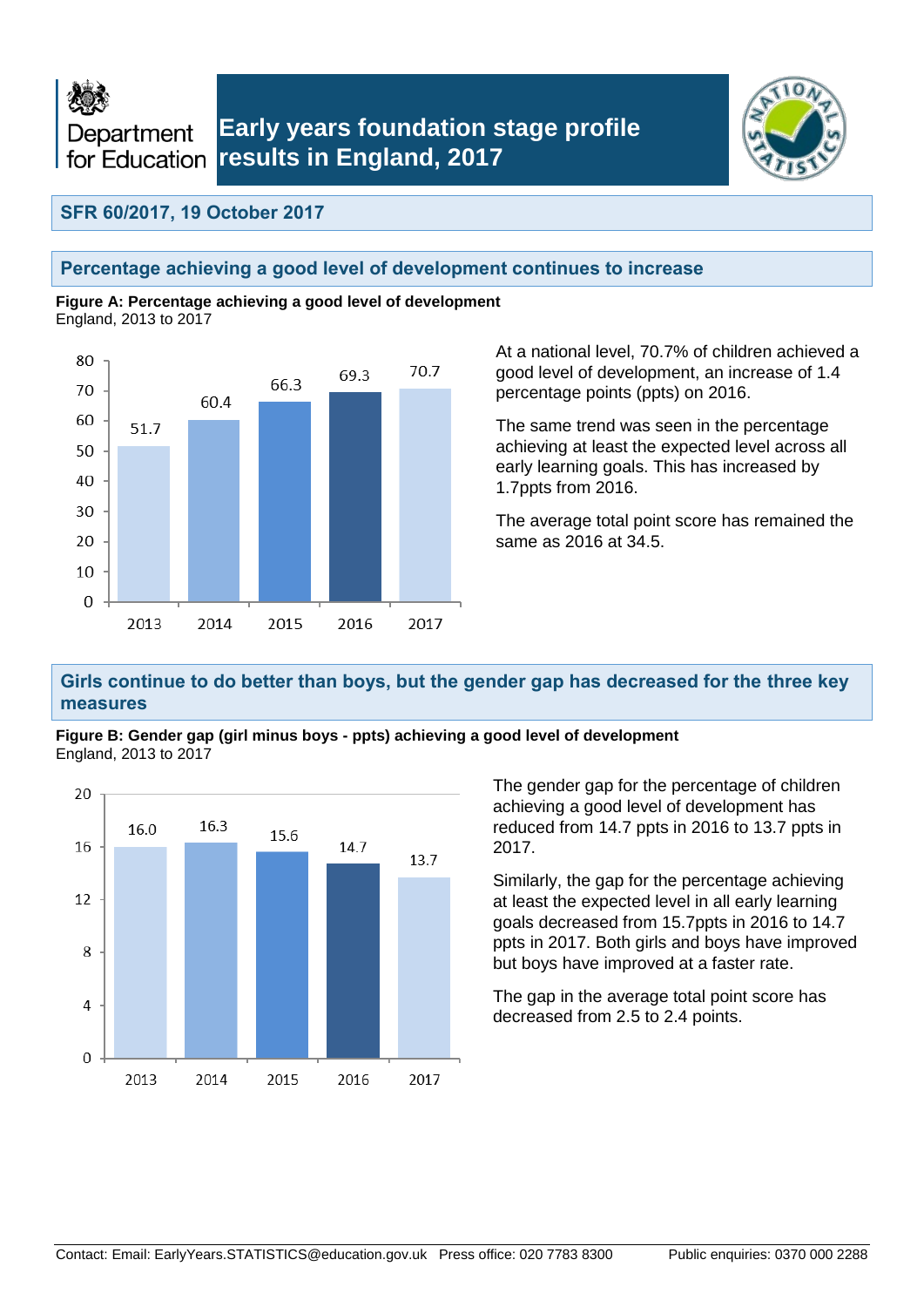# **Contents**

| 1.             |  |
|----------------|--|
| 2.             |  |
| 3 <sub>1</sub> |  |
| 4.             |  |
| 5.             |  |
| 6.             |  |
| 7 <sup>1</sup> |  |
| 8.             |  |
| 9.             |  |
| 10.            |  |
| 11.            |  |

### **About this release**

This Statistical First Release (SFR) contains the latest information at both national and local authority level on the achievement of outcomes at the end of the Early Years Foundation Stage Profile (EYFSP) from 2013 to 2017.

### **In this publication**

The following tables are included in the SFR:

- Main tables (Excel .xls)
- Maps (pdf)
- Additional Characteristics tables (Excel .xls) (available from 30<sup>th</sup> November 2017)
- Underlying data (open format .csv and metadata .txt)

The accompanying technical document provides information on the data sources, their coverage and quality and explains the methodology used in producing the data.

#### **Feedback**

We are changing how our releases look and welcome feedback on any aspect of this document at [EarlyYears.STATISTICS@education.gov.uk](mailto:EarlyYears.STATISTICS@education.gov.uk)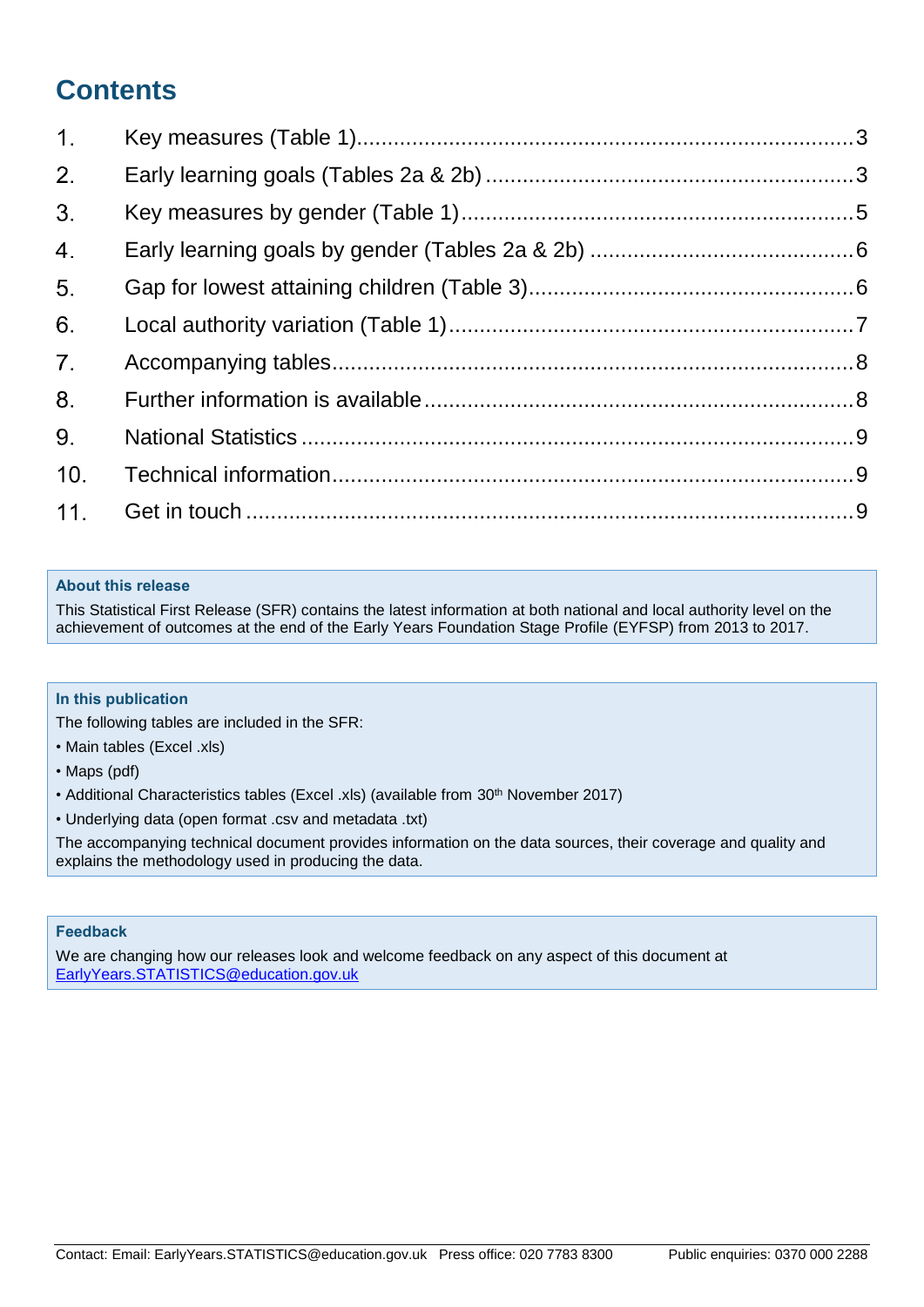## <span id="page-2-0"></span>**1. Key measures** (Table 1)

Results have continued to rise for the percentage of children achieving a good level of development and at least the expected level in all 17 early learning goals although the increases in previous years were larger than in 2017. The average total points score has remained the same as in 2016.

### **Figure C: EYFSP key measures**

England, 2013 to 2017

|      | % achieving<br>good level of<br>development | % achieving at<br>least expected in<br>all 17 early<br>learning goals | Average total<br>point score |
|------|---------------------------------------------|-----------------------------------------------------------------------|------------------------------|
| 2013 | 51.7                                        | 48.9                                                                  | 32.8                         |
| 2014 | 60.4                                        | 58.0                                                                  | 33.8                         |
| 2015 | 66.3                                        | 64.1                                                                  | 34.3                         |
| 2016 | 69.3                                        | 67.3                                                                  | 34.5                         |
| 2017 | 70.7                                        | 69.0                                                                  | 34.5                         |
|      |                                             |                                                                       |                              |

### **Definition: Good level of development**

Children achieving a good level of development are those achieving at least the expected level within the following areas of learning: communication and language; physical development; personal, social and emotional development; literacy; and mathematics. This includes 1–12 in Figures D and E below.

## <span id="page-2-1"></span>**Early learning goals** (Tables 2a & 2b)

The percentage of children achieving at least the expected level within each of the 17 early learning goals improved year on year between 2013 and 2016. In 2017, there was an increase in the percentage of children achieving at least the expected level in 8 of the early learning goals compared to 2016. In 6 goals there was a decrease in performance and for the remaining 3, the percentage achieving remained the same. Performance still varies between each goal. Reading, Writing and Numbers continue to be the 3 goals with the lowest percentage achieving at the expected level or above. The largest improvements from 2013 were for Writing and Numbers.

### **Figure D: Percentage achieving at least expected level by early learning goal in the prime areas of learning** England, 2013 to 2017

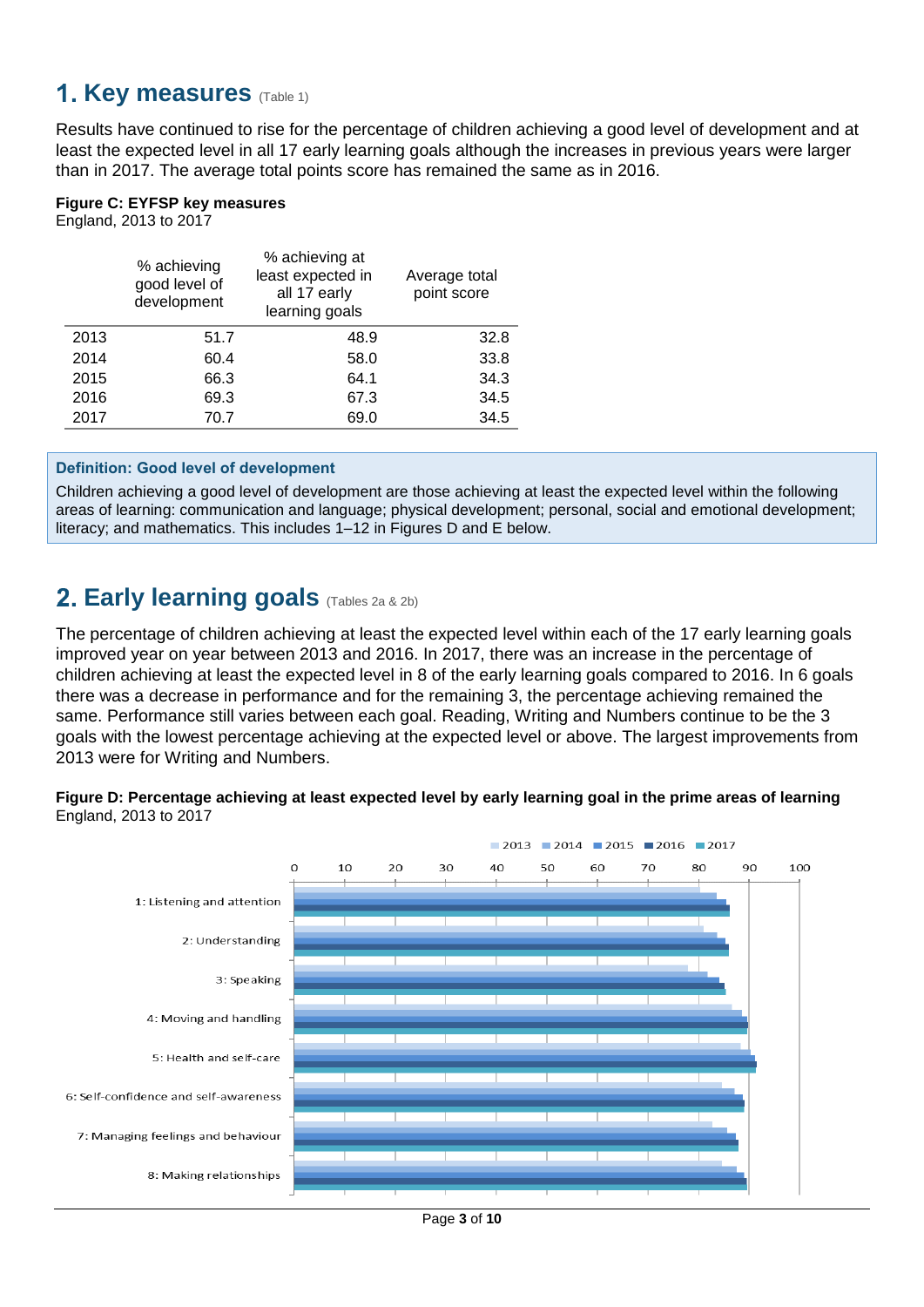#### **Figure E: Percentage achieving at least expected level by early learning goal in the specific areas of learning** England, 2013 to 2017



**Definition: Prime and specific areas of learning**

The three prime areas are communication and language, physical development and personal, social and emotional development. The profile and EYFS have a stronger emphasis on the three prime areas, which are most essential for children's healthy development and are the basis for successful learning in the other four specific areas. The specific areas of learning are literacy, mathematics, understanding the world and expressive arts and design.

Figure F shows the distribution of total points scored. This shows that 34 points is clearly the most common outcome with 27.8% of children achieving this score. This is up from 26.3% in 2016 and 18.7% in 2013. An outcome of 34 points is the equivalent of a child achieving the expected level in each and every early learning goal.



**Figure F: Total points score distribution in the EYFSP for all pupils** England, 2017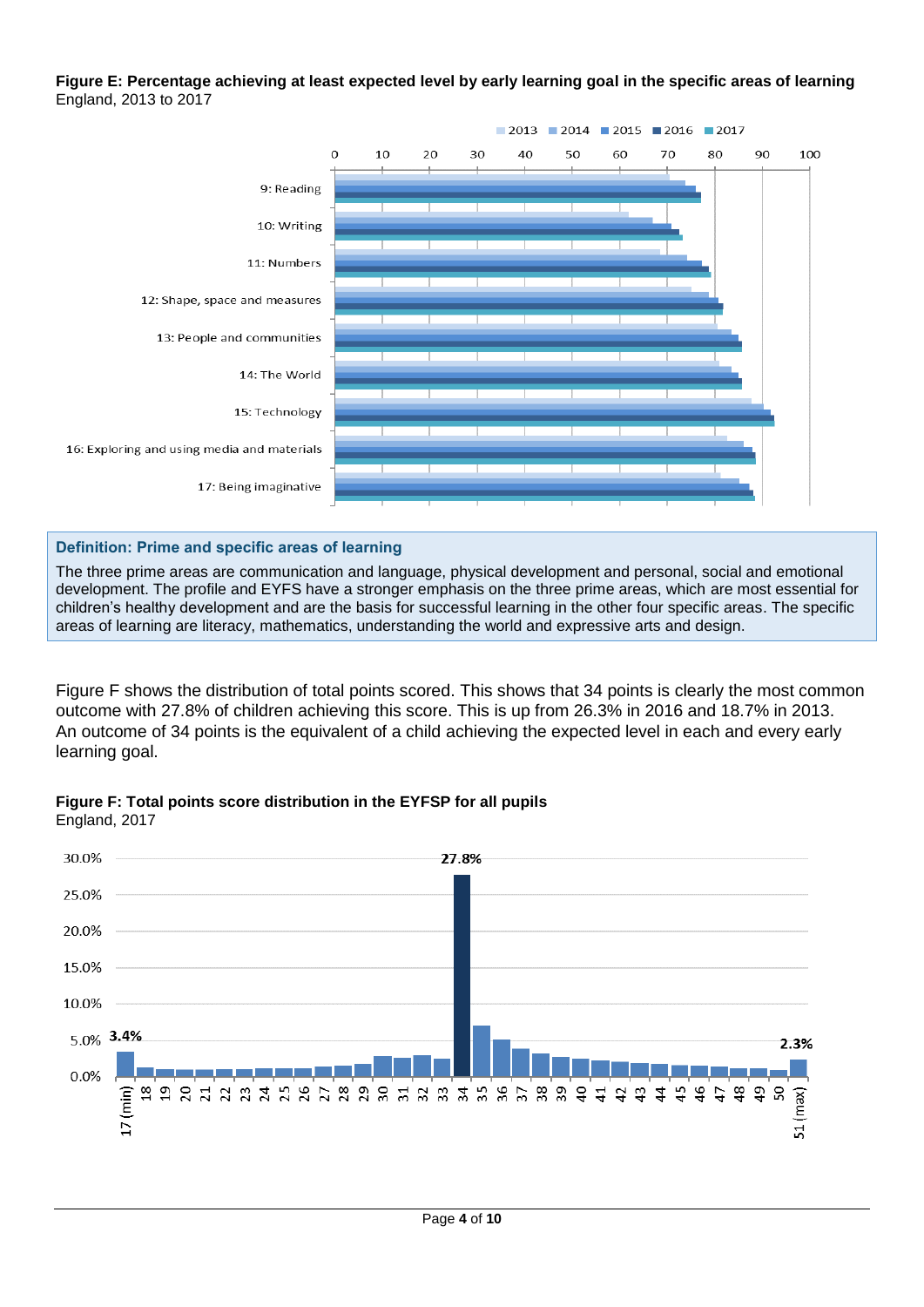# <span id="page-4-0"></span>**3. Key measures by gender (Table 1)**

Girls continue to perform better than boys in all key measures. For instance, in 2017, 76.5% of girls achieved at least the expected level in all early learning goals compared to 61.8% of boys.



England, 2013 to 2017





% achieving at least expected

level in all early learning goals





The gender gap decreased in all key measures. For instance, the gap for the percentage achieving at least the expected level in all early learning goals decreased from 15.7ppts in 2016 to 14.7ppts in 2017.





least expected level in all early learning goals 17.1 17.3 16.6 15.7 14.7

Gender gap ppts achieving at



2016

Gender gap average total points score

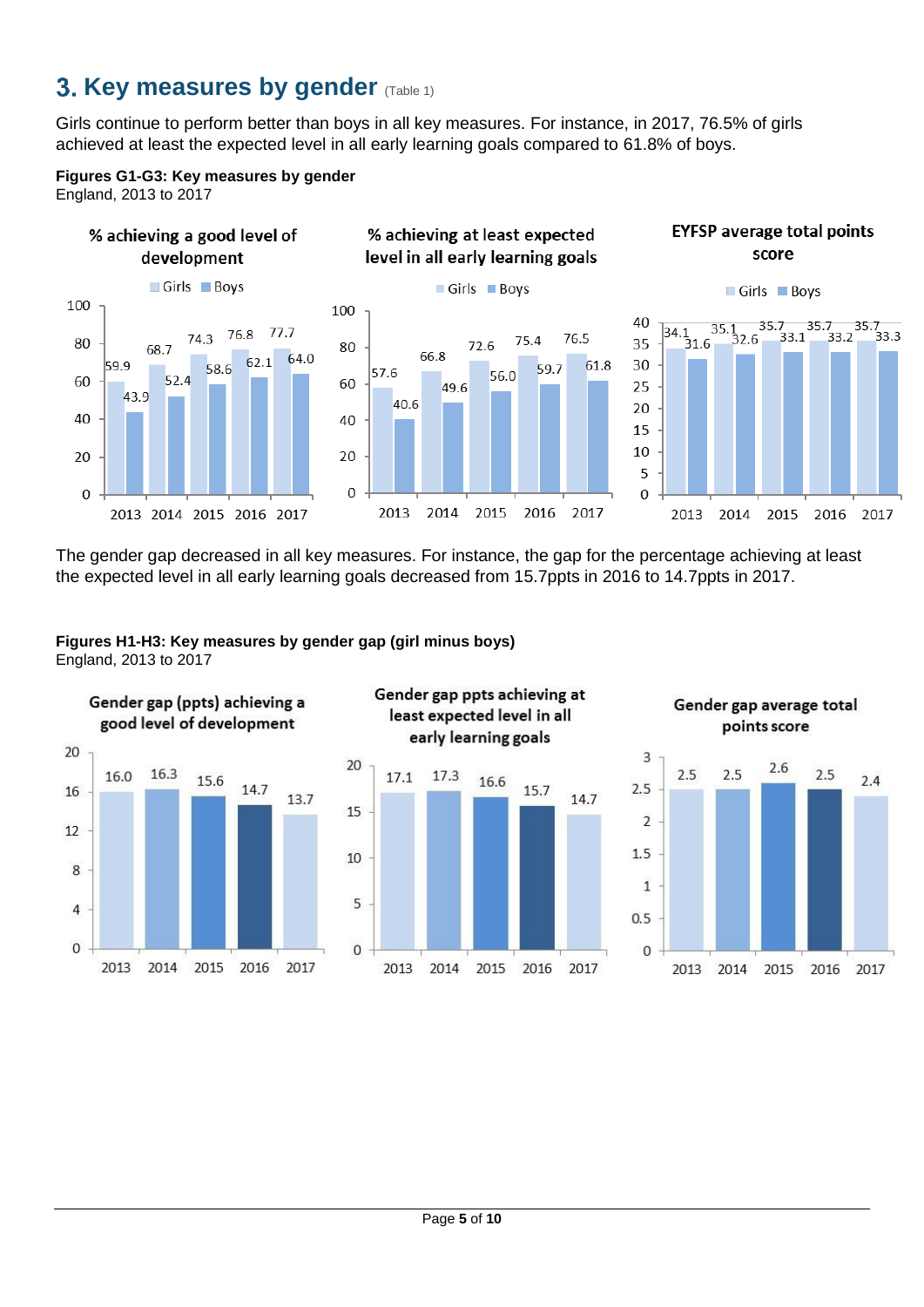# <span id="page-5-0"></span>**4. Early learning goals by gender** (Tables 2a & 2b)

Girls continue to perform better than boys in all of the early learning goals. The gender gap for the percentage achieving at least the expected level is largest in writing (12.9ppts); reading (10.5ppts); exploring and using media and materials (10.5ppts) and being imaginative (9.8ppts). The gap is the smallest for technology (2.6ppts).

#### **Figure I: Early learning goals by gender**

England, 2017



The gender gap has increased since 2013 for the following four: Numbers; Shape, space and measures; The World; and Technology but has decreased for all the other goals.

## <span id="page-5-1"></span>**5. Gap for lowest attaining children** (Table 3)

This section looks at the total average point score, the gap between all children and the lowest 20% of attaining children to determine if the gap is narrowing.

#### **How the percentage inequality gap is calculated**

The gap is calculated as the percentage difference between the mean average of the lowest 20% and the median average for all children.

The mean average total point score for the lowest attaining 20% has fallen to 23.2 compared to 23.3 in the previous year, however it is up from 21.6 in 2013. The percentage inequality gap has risen to 31.7% in 2017 compared to 31.4% in the previous year, however it has reduced from 36.6% in 2013.

#### **Figure J: Percentage inequality gap**

England, 2013 to 2017

|                                                 | 2013 | 2014 | 2015 | 2016 | 2017 |
|-------------------------------------------------|------|------|------|------|------|
| Median (All Children) average total point score | 34   | 34   | 34   | 34   | 34   |
| Mean (All Children) average total point score   | 32.8 | 33.8 | 34.3 | 34.5 | 34.5 |
| Mean (Lowest 20%) average total point score     | 21.6 | 22.5 | 23.1 | 23.3 | 23.2 |
| Percentage inequality gap                       | 36.6 | 33.9 | 32.1 | 31.4 | 31.7 |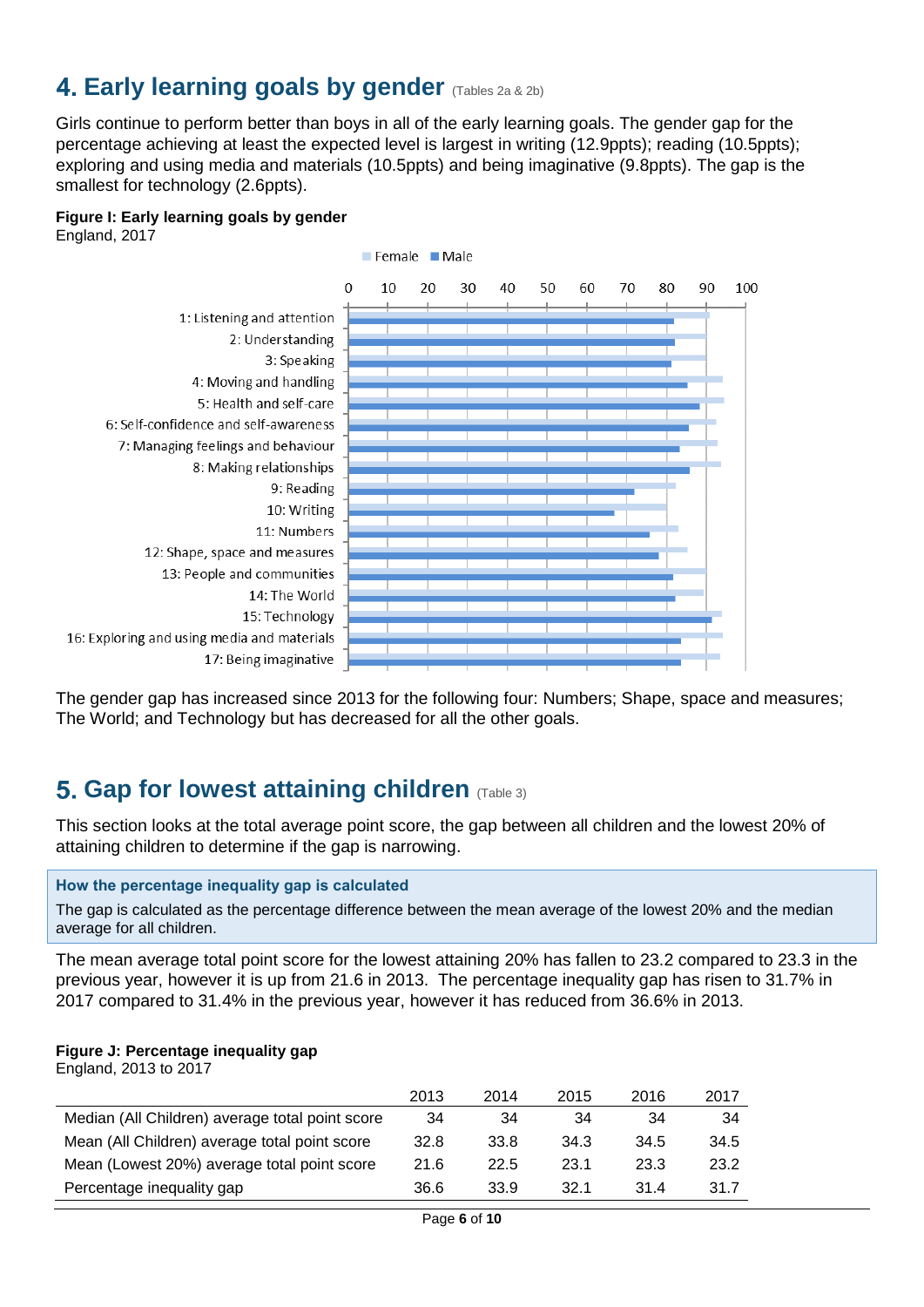# <span id="page-6-0"></span>**6. Local authority variation (Table 1)**

Nearly all local authorities improved on last year's performance. The variation between the top and bottom performing local authority is reducing, however there continues to be significant variation between local authorities:

- a. The percentage achieving a good level of development varies from 60.9% in Halton to 78.9% in Lewisham;
- b. The percentage achieving at least the expected level in all learning goals varies from 58.7% in Halton to 78.4% in Lewisham, and
- c. The average points score varies from 32.0 points in Halton to 37.9 points in Richmond upon Thames.
- d. The percentage attainment gap between all children and bottom 20% varies from 22.2% in West Berkshire to 44.3% in Stoke-On-Trent.

The graphs in figure I below show the national figure along with the minimum and maximum range of local authority performance.

### **Definition: Box plot**

A box plot, sometimes called a box and whisker plot, is a type of graph used to display patterns of quantitative data.

A box plot splits the data set into quartiles (a rank-ordered dataset divided into four equal parts). The body of the box plot consists of a "box" (hence, the name), which goes from the first quartile (Q1) to the third quartile (Q3). Two horizontal lines, called whiskers, extend from the bottom and the top of the box. The bottom whisker goes from Q1 to the lowest local authority performer and the top whisker goes from Q3 to the highest local authority performer.

## **Figures K1-K3: EYFSP local authority performance**

England, 2013 to 2017

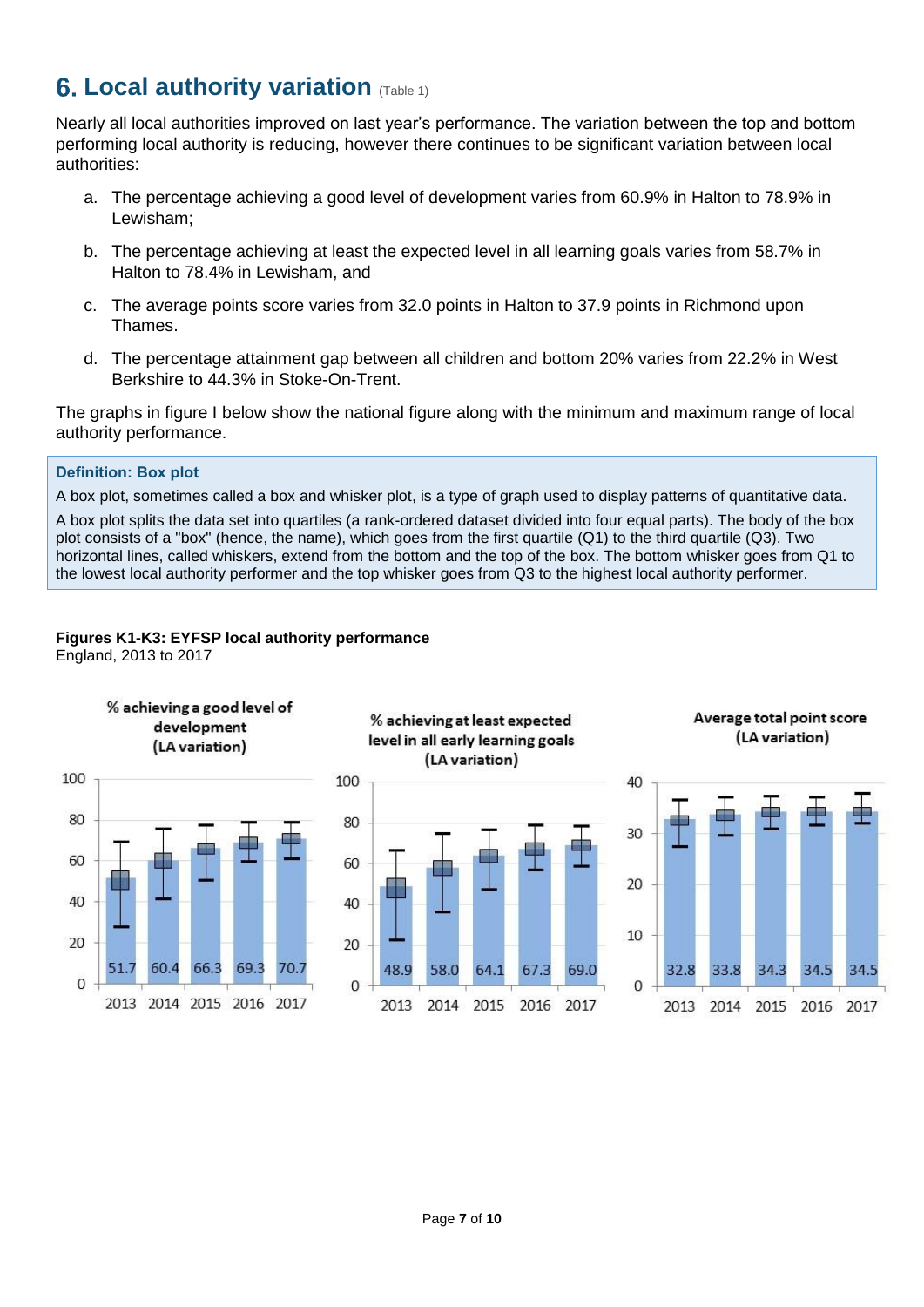# <span id="page-7-0"></span>**Accompanying tables**

The following tables are available in Excel format on the department's statistics website (Statistics: early [years foundation stage profile\)](https://www.gov.uk/government/collections/statistics-early-years-foundation-stage-profile):

### **Tables**

- 1 EYFSP key measures by year, gender and local authority
- 2a EYFSP attainment by each early learning goal in the prime areas of learning
- 2b EYFSP attainment by each early learning goal in the specific areas of learning
- 3 EYFSP average total point score distribution

When reviewing the tables, please note that:

| Only includes children with a<br>valid result for every early<br>learning goal | Some children may not have a full assessment for each early learning<br>goal. This may include a child who has not been assessed due to long<br>periods of absence, for instance a prolonged illness; a child who arrives<br>too late in the summer term for teacher assessment to be carried out. For<br>example, within 2 weeks of the data submission date, or a child who has<br>an exemption. |
|--------------------------------------------------------------------------------|----------------------------------------------------------------------------------------------------------------------------------------------------------------------------------------------------------------------------------------------------------------------------------------------------------------------------------------------------------------------------------------------------|
| Attainment gaps are<br>calculated from unrounded<br>percentages                | Therefore, the gap may not always be the same as the difference<br>between the two figures provided.                                                                                                                                                                                                                                                                                               |
| <b>Statistics for Isles of Scilly</b><br>have been suppressed                  | The Department for Education does not publish school level data for<br>EYFSP results. Statistics for the Isles of Scilly have been suppressed<br>because there is only one school in the Isles of Scilly.                                                                                                                                                                                          |

# <span id="page-7-1"></span>**Further information is available**

| <b>Previous EYFSP statistical</b><br>publications including<br>characteristic breakdowns | Statistics: early years foundation stage profile.<br>Underlying data is also available at the main publication page.<br>Additional tables providing characteristic breakdowns of EYFSP results<br>will be available on the 30 <sup>th</sup> November 2017.                                                                           |
|------------------------------------------------------------------------------------------|--------------------------------------------------------------------------------------------------------------------------------------------------------------------------------------------------------------------------------------------------------------------------------------------------------------------------------------|
| <b>Early Years Foundation</b><br><b>Stage Profile collection</b><br>guide                | Information for preparing and completing the annual Early Years<br>Foundation Stage Profile, including the scope of the return, technical<br>specifications and what data needs to be submitted to the Department for<br>Education by local authorities.<br>Documents and information for local authorities in relation to the EYFSP |
| <b>Early Years Foundation</b><br>Stage Handbook                                          | return<br>This handbook supports practitioners in making accurate judgements<br>about each child's attainment.<br>Early years foundation stage profile: handbook                                                                                                                                                                     |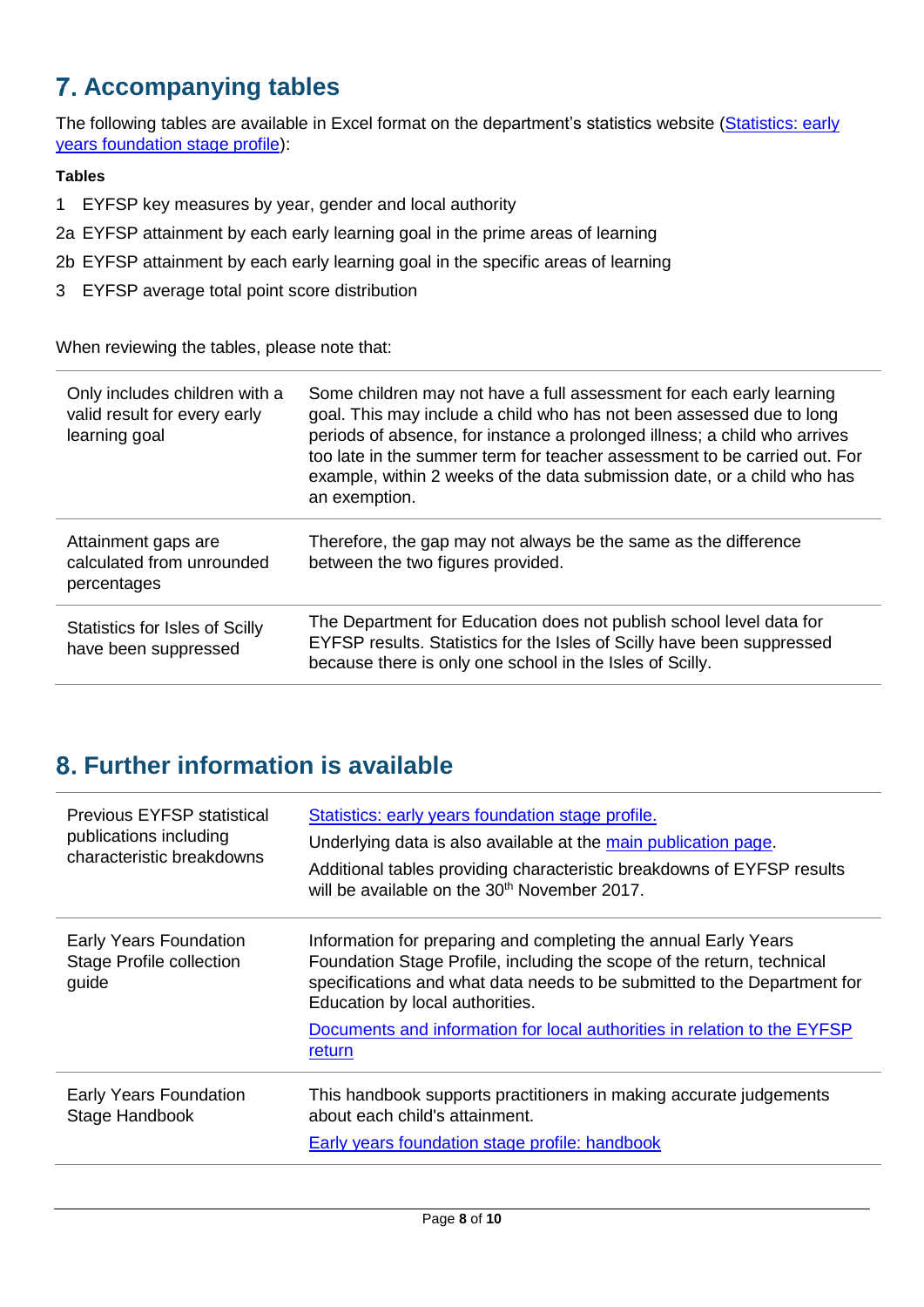| Early years foundation<br>stage: assessment and<br>reporting arrangements<br>(ARA) | Statutory guidance for head teachers and local authority assessment co-<br>ordinators assessing and reporting the early years foundation stage<br>(EYFS) during the 2016 to 2017 academic year.<br>Early years foundation stage: assessment and reporting arrangements<br>(ARA)                               |
|------------------------------------------------------------------------------------|---------------------------------------------------------------------------------------------------------------------------------------------------------------------------------------------------------------------------------------------------------------------------------------------------------------|
| Early years foundation<br>stage: the future                                        | This summer the Department consulted on Primary Assessment, including<br>early years assessment arrangements in reception. The government<br>response was published on 14 September, and sets out the government's<br>proposals to improve the EYFSP, with a revised version to be<br>implemented in 2020/21. |

## <span id="page-8-0"></span>**National Statistics**

The United Kingdom Statistics Authority has designated these statistics as National Statistics, in accordance with the Statistics and Registration Service Act 2007 and signifying compliance with the Code of Practice for Official Statistics.

Designation can be broadly interpreted to mean that the statistics:

- meet identified user needs;
- are well explained and readily accessible;
- are produced according to sound methods, and
- are managed impartially and objectively in the public interest.

Once statistics have been designated as National Statistics it is a statutory requirement that the Code of Practice shall continue to be observed.

The Department has a set of [statistical policies](http://www.gov.uk/government/publications/standards-for-official-statistics-published-by-the-department-for-education) in line with the Code of Practice for Official Statistics.

# <span id="page-8-1"></span>**Technical information**

A technical document accompanies this SFR. This provides further information on the data sources, their coverage and quality and explains the methodology used in producing the data, including how it is validated and processed.

# <span id="page-8-2"></span>**Get in touch**

### **Media enquiries**

Press Office News Desk, Department for Education, Sanctuary Buildings, Great Smith Street, London SW1P 3BT.

Tel: 020 7783 8300

Email: [EarlyYears.STATISTICS@education.gov.uk](mailto:EarlyYears.STATISTICS@education.gov.uk)